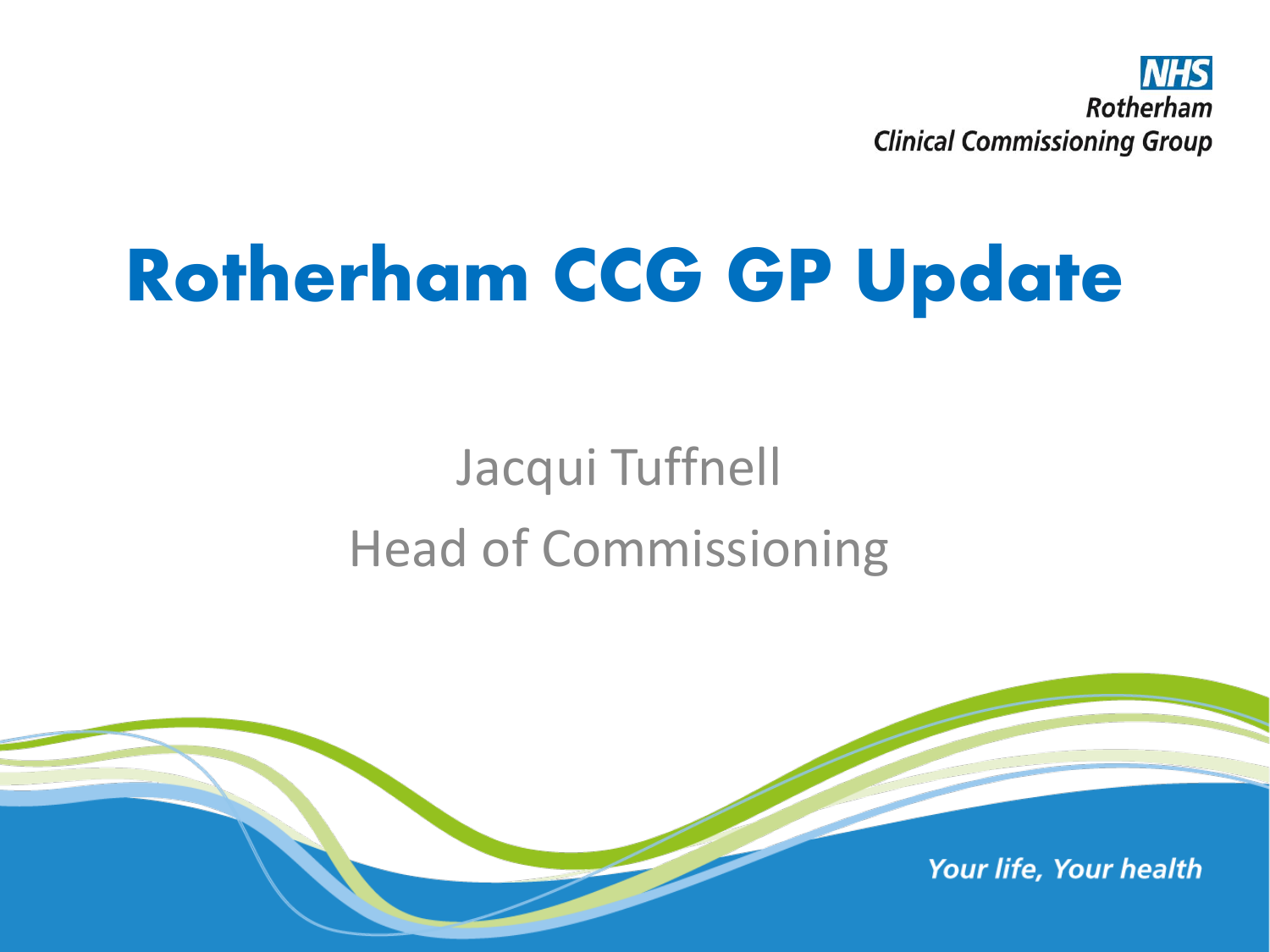### The world has changed (I said this before COVID-19 emerged………..)

- NHS Long Term Plan & New GP contract
- Primary care networks

30-50,000 population – 6 PCNs in Rotherham

RAVEN, Central, Maltby/Wickersley, Wentworth, Health Village, Rother Valley South – mainly geography based Integrating community care – working more closely together Funding for additional roles

Extended access – adjusted this year due to COVID-19 Population health management – all PCNs have access

Joining up urgent care services – UECC and GPs working more collaboratively

Using digital technology

Service developments – Investment & Innovation Fund

**Your life, Your health**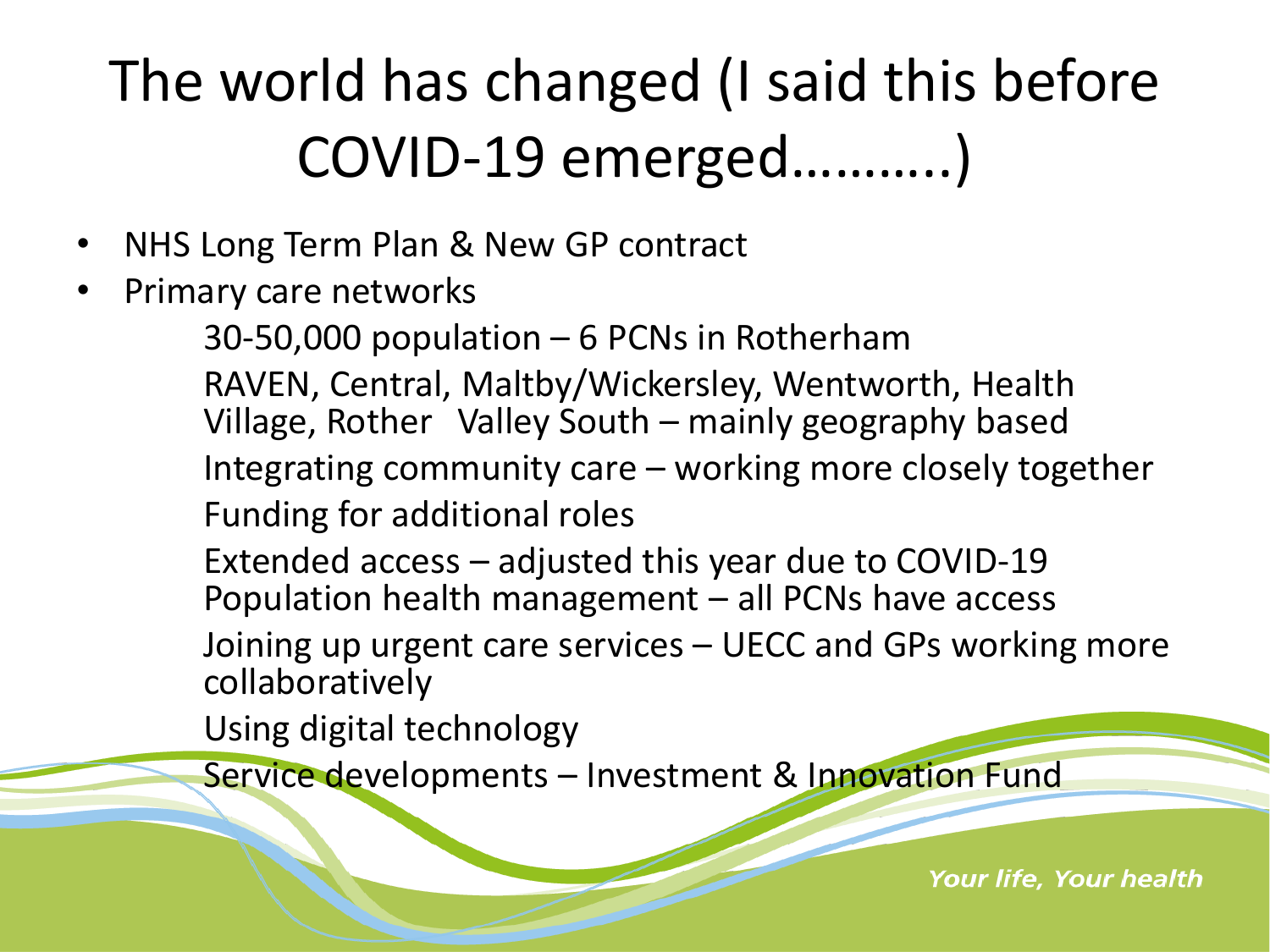# What has changed?

#### **Our original priorities this year:**

Continuing Primary Care Network development – including new service specifications Improved access – video consultation and continuing uptake of the Rotherham Healthcare APP Developing the primary care workforce Federation development Population health management

#### **How general practice has changed in Rotherham in the last 6 months**

- Patient management now completely changed All GP's operating telephone triage and many using video consultation
- Video Consultation developed via Rotherham Health App rolled out to all practices in March
- NHS login can now be used to access the Rotherham Health App
- Total triage system in place via Rotherham Health App
- Daily situation reporting from practices worked well supporting the national system
- New Primary Care Hot site went live at the Rotherham Community Health Centre on-31 March – this moved in June to Whiston with the plan to retain until March 2021

Your life, Your health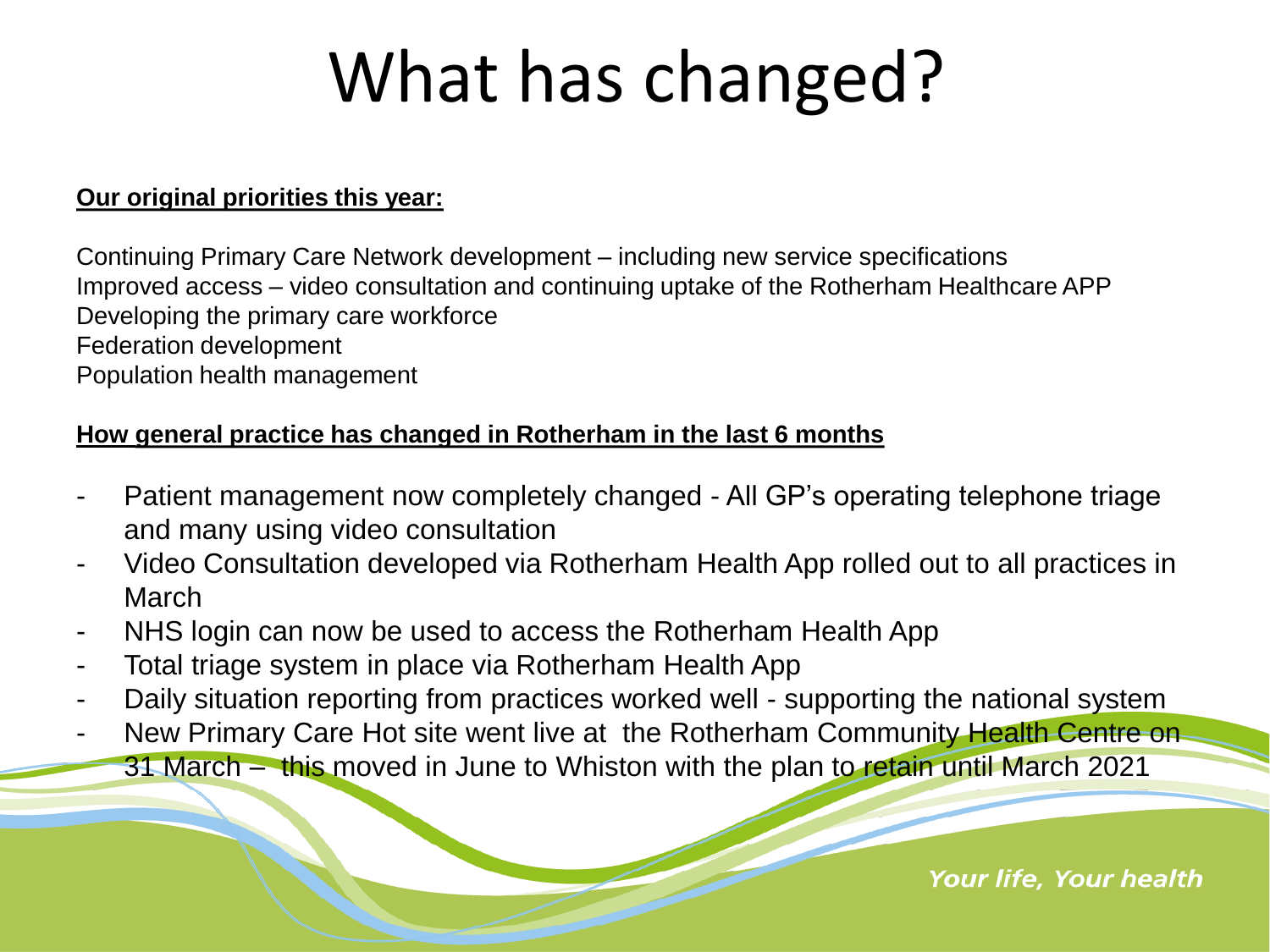## Rotherham continued

- A new home visiting service commenced on 16 April 4 paramedics undertaking hot and cold visiting on behalf of practices across Rotherham
- PCNs have worked with their constituent practices to be ready to support sites across their networks
- Our whole place has worked supportively and collaboratively to support the whole system through the pandemic
- Arrangements are in place with the community team to reduce interactions in patient homes
- Investigations and testing reviewing how the 'new world' will be resourced
- Teledermatology, Physio 1<sup>st</sup>, MECs were all adapted to continue to support patients
- Enhanced Health in Care Homes was implemented Existing scheme extended to all CQC registered homes
- Structured Medication Reviews most patients already have medication reviews but this change involves providing a more consistent, structured approach and utilising the new workforce available to the primary care networks

**Your life, Your health**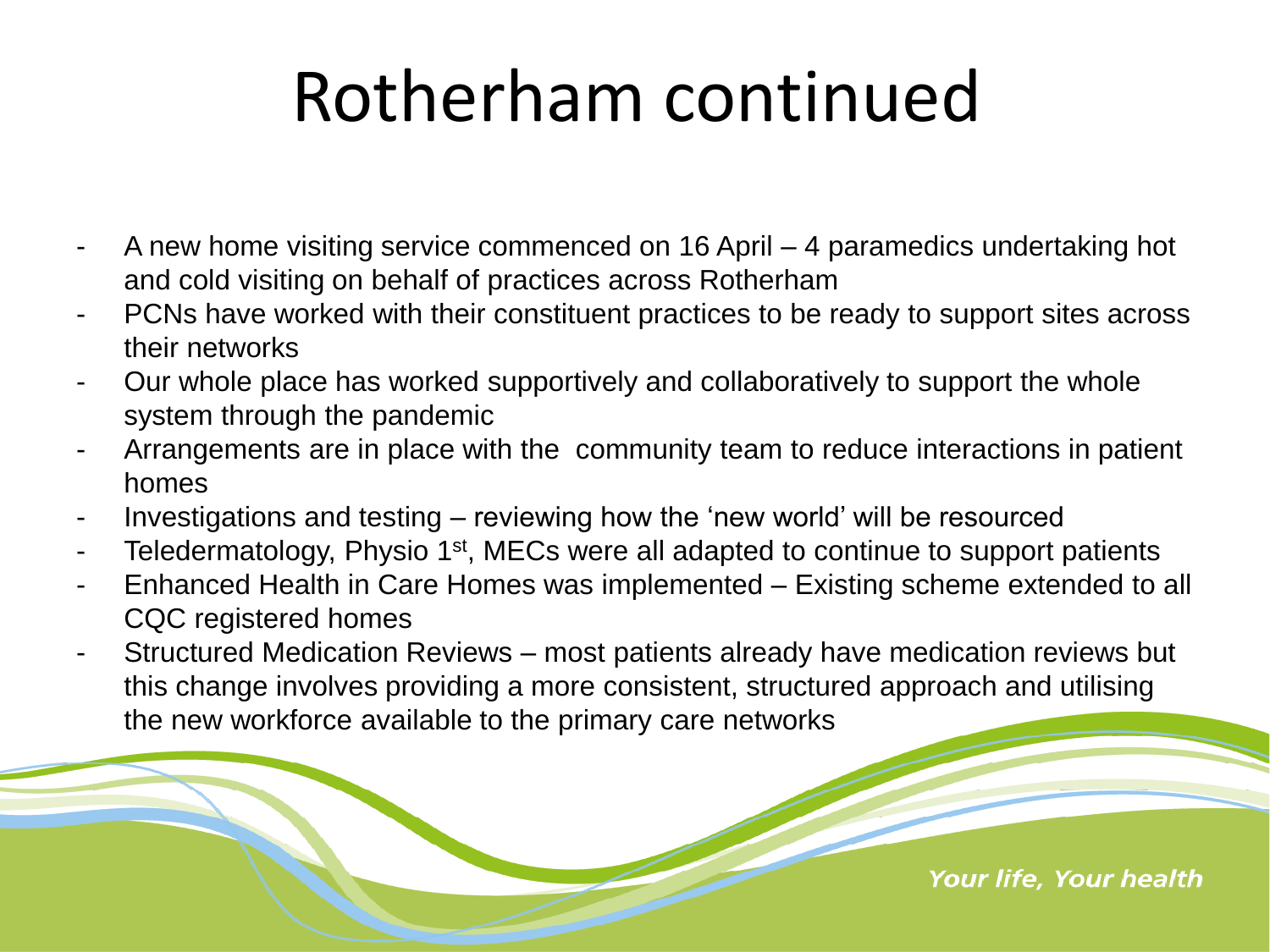### Fitter, better, sooner

- This plan emerged from work started in 2016 in relation to **clinical thresholds (Phases 1 and 2)**
	- Engagement on this continued for several years, with a variety of groups and events
	- Feedback was generally supportive, especially around equitable and transparent processes- the same critera for all
	- Concerns that people wouldn't have fast access to smoking cessation, weight management, physio etc and what would happen to people with additional needs, multiple conditions, or who were unable to lose weight for surgery
- We have since had roll out of Commissioning for Outcomes across South Yorkshire and Bassetlaw, widening these processes across the area.